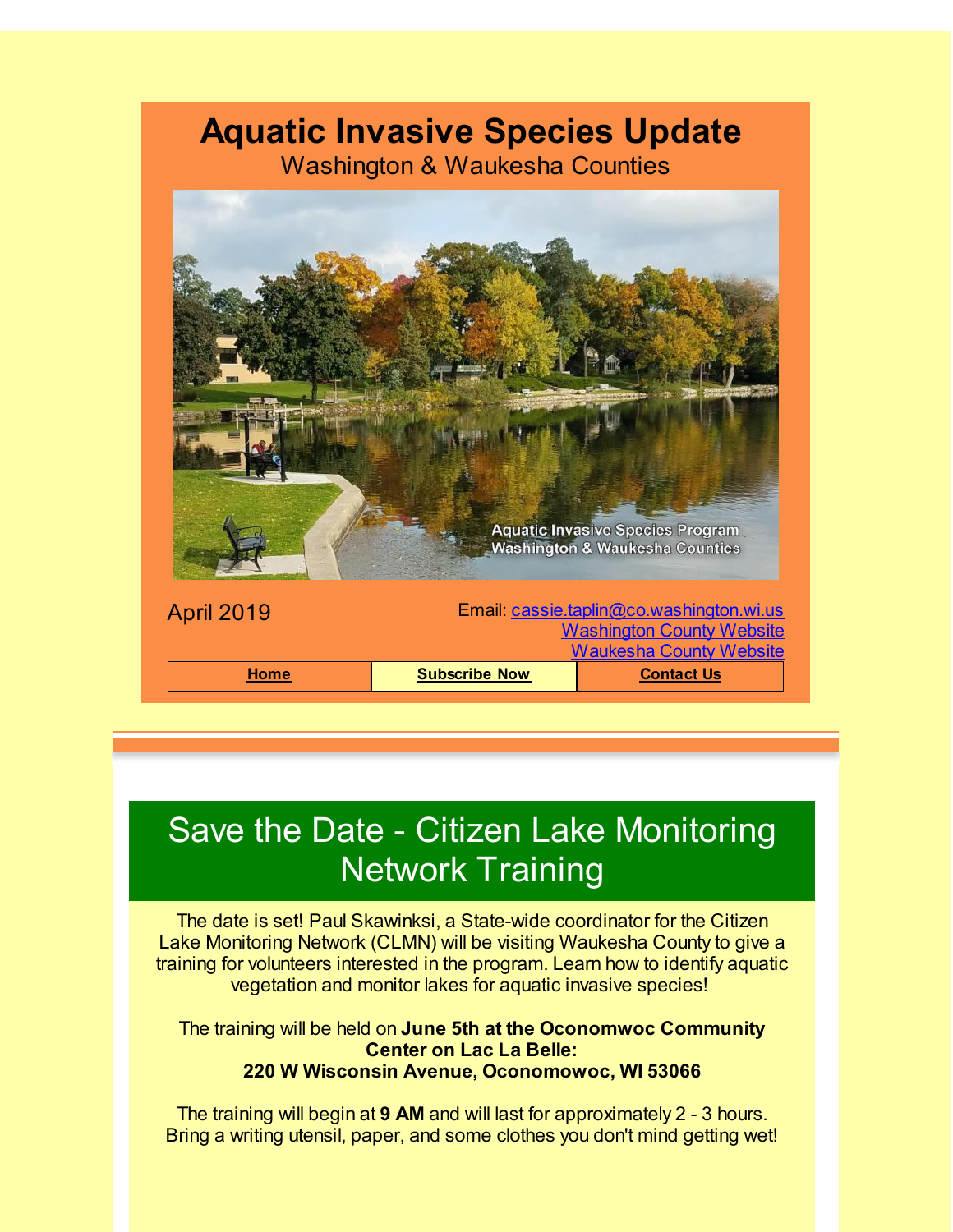

# **Outreach**

Throughout April the AIS Coordinator was asked to speak to multiple school groups about how to identify AIS and how to prevent their spread! She gave six 45 minute presentations to approximately 300 sixth graders at the Silverbrook Intermediate School in West Bend, Washington County. She also gave two AIS presentations to 120 junior high students at the Retzer Nature Center as part of their "Invasives in Our Ecosystem" program where students learned about both aquatic and terrestrial invasive species.

# Purple Loosestrife Bio-control

Want to help control purple loosestrife populations? Do you have a patch of purple loosestrife in mind that you would like to control? Heres how you can help using beetles! Join the Washington County 4H WHEP (Wildlife Habitat Education Program) and the Washington/Waukesha County AIS team by participating in the Purple Loosestrife Program.

Volunteers in the Purple Loosestrife Program start by growing harvested purple loosestrife that is provided by the Washington County 4H WHEP. After the plants are 3-4 feet tall, each plant will receive 10 beetles. The beetles munch and reproduce on the purple loosestrife plant until it gets brown and wilted. That's when it is time to release them into a wild patch of purple loosestrife!

#### **Collect your materials on May 4th at the Washington County Fair Park small animal barn from 9 am - 11 am: 3000 Pleasant Valley Rd, West Bend, WI 53095**

All materials will be provided (plants, pots, netting, etc). We will even collect the beetles and deliver them directly to you!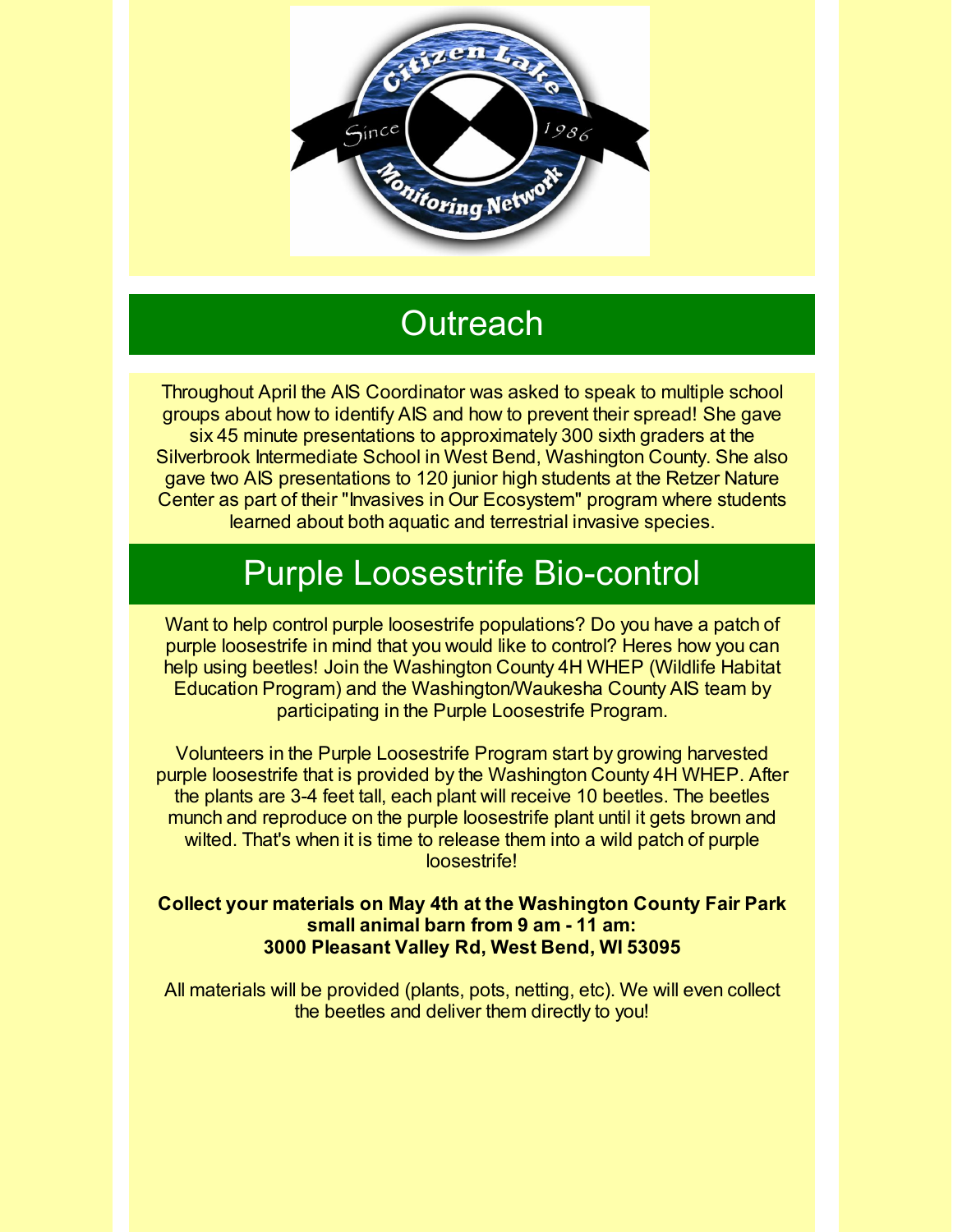

Purple loosestrife beetles eating the leaves and stems of purple loosestrife. These beetles only consume purple loosestrife, and will die once the purple loosestrife is gone!



General timeline of purple loosestrife biocontrol activities

### Mad about Mussels!

Want to learn more about native mussels in Wisconsin? Here is an excellent opportunity! Join the AIS Coordinator and staff from the Retzer Nature Center for a Mussel Monitoring Program Training provided by the Wisconsin DNR! You will learn about the identification and ecology for native mussels and how to safely monitor them. There is currently minimal data available regarding mussels in the Fox watershed; you can help increase the DNR's database about species distribution! Native mussels are sensitive to changes in the environment, and some species have been threatend by AIS such as the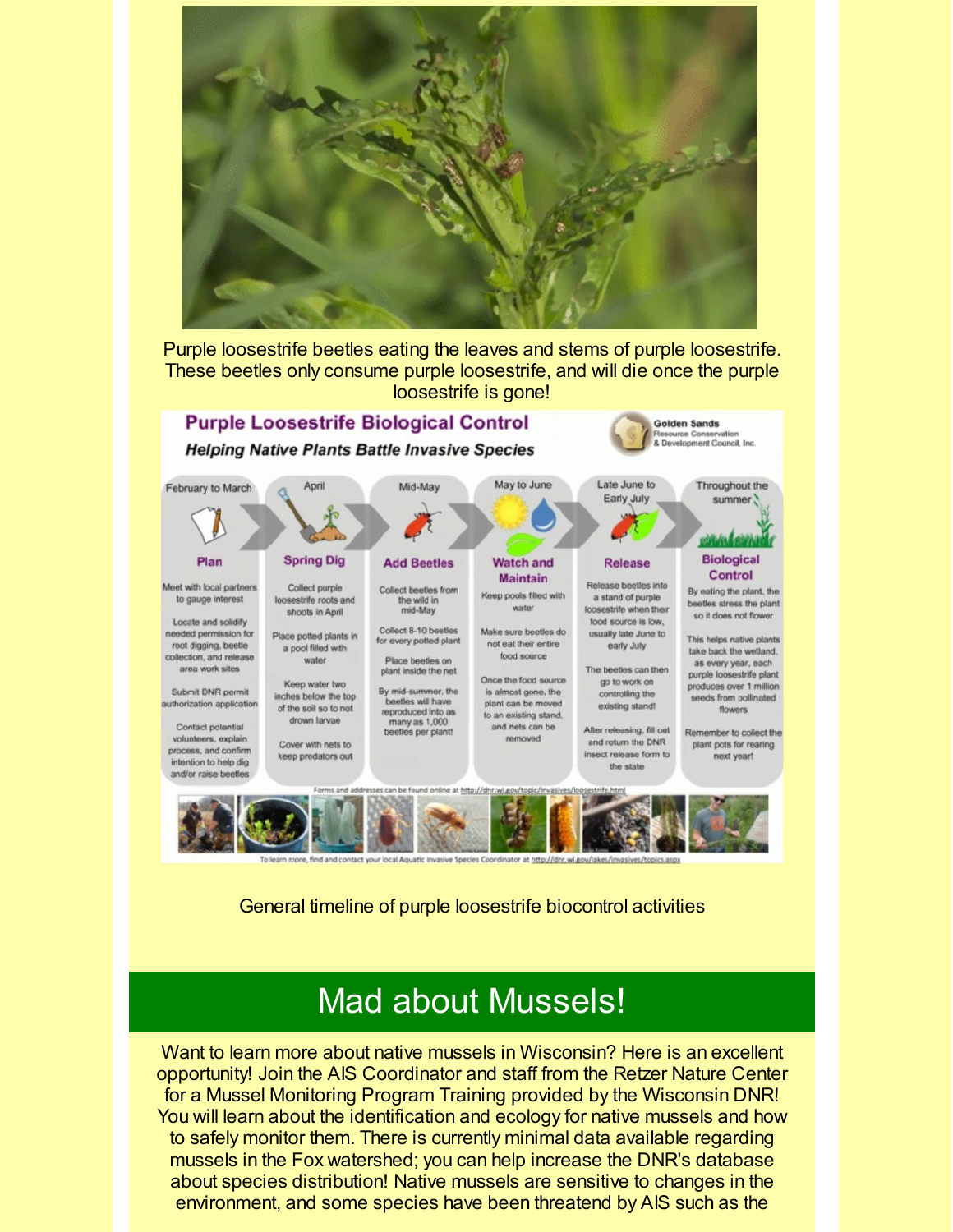zebra mussels that cake onto their shells and out compete them for food.

The training will be held on **June 15th from 10 am - 2 pm at the Miniwaukan Park in Mukwonago: 360 McKenzie Drive, Mukwonago, WI 53149**

Bring a pencil, paper, a camera (or smartphone) and some clothes you don't mind getting wet. Join us!



Endangered winged mapleleaf mussel



Zebra mussels caked onto a native mussel

# Clean Boats, Clean Waters Training Dates

Just a reminder about Clean Boats, Clean Water Trainings! If you have any questions contact the AIS Coordinator: [cassie.taplin@co.washington.wi.us](mailto:cassie.taplin@co.washington.wi.us)

| <b>Date</b> | <b>County</b> | <b>Time</b> | Location                                             | <b>Address</b>                               |
|-------------|---------------|-------------|------------------------------------------------------|----------------------------------------------|
| 5/6/19      | Washington    | $9-11$ am   | <b>Public Agency</b><br><b>Center - Room</b><br>3224 | 333 E Washington<br>St, West Bend,<br>53095  |
| 5/6/19      | Waukesha      | $2-4$ pm    | <b>Oconomowoc</b><br><b>Community</b><br>Center      | 220 W Wisconsin<br>Ave, Oconomowoc,<br>53066 |
| 5/13/19     | Washington    | $9-11$ am   | <b>Richfield Village</b>                             | 4128 Hubertus Rd,                            |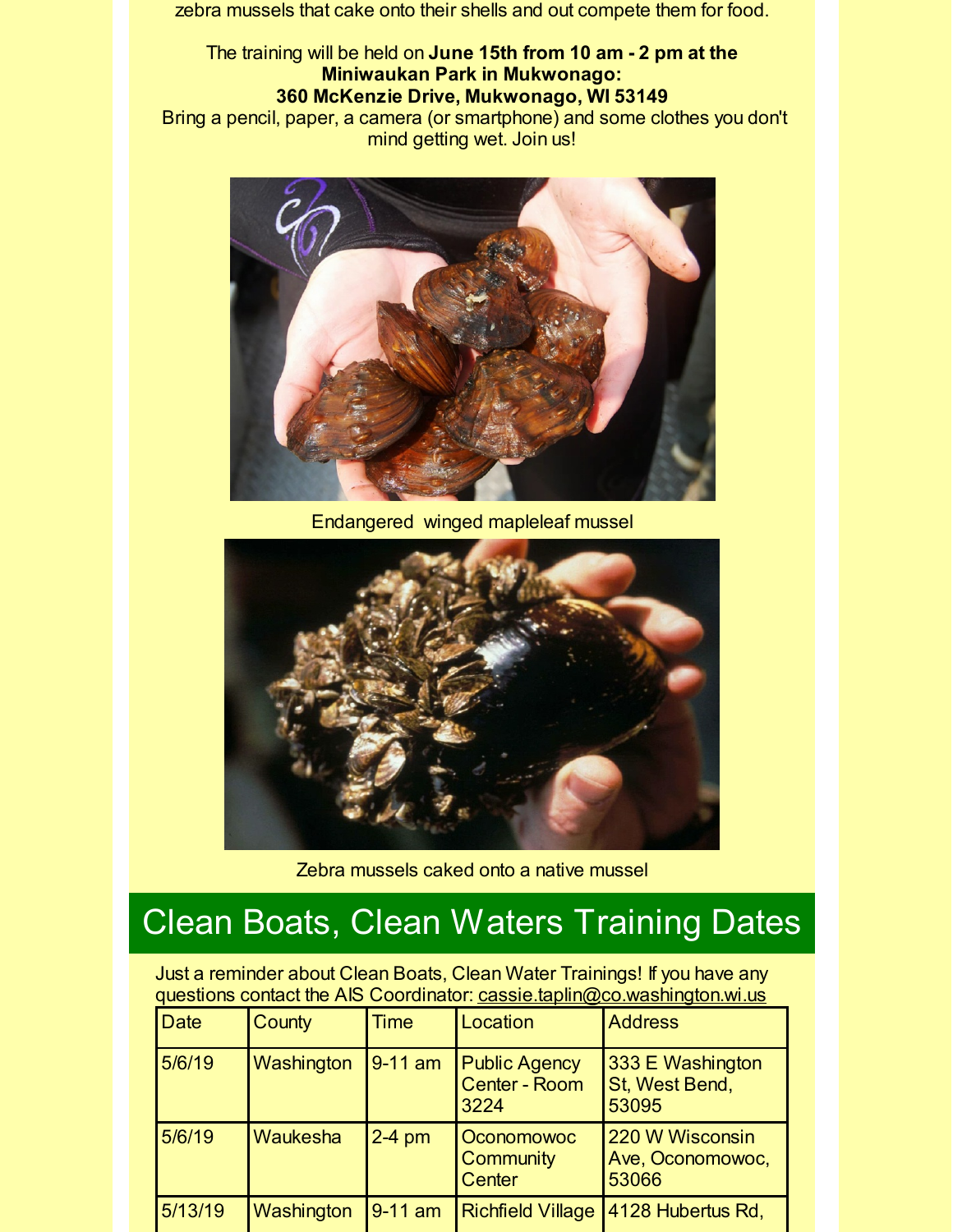|         |                 |           | Hall                                                                                                        | Hubertus, 53033                                     |
|---------|-----------------|-----------|-------------------------------------------------------------------------------------------------------------|-----------------------------------------------------|
| 5/13/19 | <b>Waukesha</b> | $2-4$ pm  | <b>Retzer Nature</b><br>Center - Fen<br>Room                                                                | S14 W28167<br><b>Madison St.</b><br>Waukesha, 53188 |
| 5/20/19 | Washington      | $9-11$ am | <b>Public Agency</b><br><b>Center - Room</b><br>3224                                                        | 333 E Washington<br>St, West Bend,<br>53095         |
| 5/20/19 | <b>Waukesha</b> | $2-4$ pm  | <b>Muskego Public</b><br>Library - Room<br>3                                                                | 573 W16663 W<br>Janesville Rd,<br>Muskego, 53150    |
| 6/10/19 | Washington      | $9-11$ am | <b>Ackerman's</b><br><b>Grove Public</b><br><b>Access on Little</b><br>Cedar Lake -<br>Shelter <sub>3</sub> | 4875 Co Hwy Z,<br>West Bend, 53095                  |
| 6/10/19 | Waukesha        | $2-4$ pm  | <b>Summit Village</b><br>Hall                                                                               | 37100 Delafield Rd,<br>Oconomowoc,<br>53066         |

# Lake of the Month - Smith Lake

Smith Lake is a seepage lake in northern Washington County. Smith has a surface area of 85 acres and max depth of 5 feet. Fisherman can expect to catch pan fish, northern pike, and large mouth bass. Smith is accessible by a public boat launch on its South side, and a carry-in access on its North side.



To subscribe to this *Waukesha County Aquatic Invasive Species Update Newsletter* by clicking the image below or [here](http://visitor.r20.constantcontact.com/d.jsp?llr=kfohqmcab&p=oi&m=1102078785706&sit=mdwsaogdb&f=72c567dd-ea1f-46d9-a3b3-0487646a78a3)!